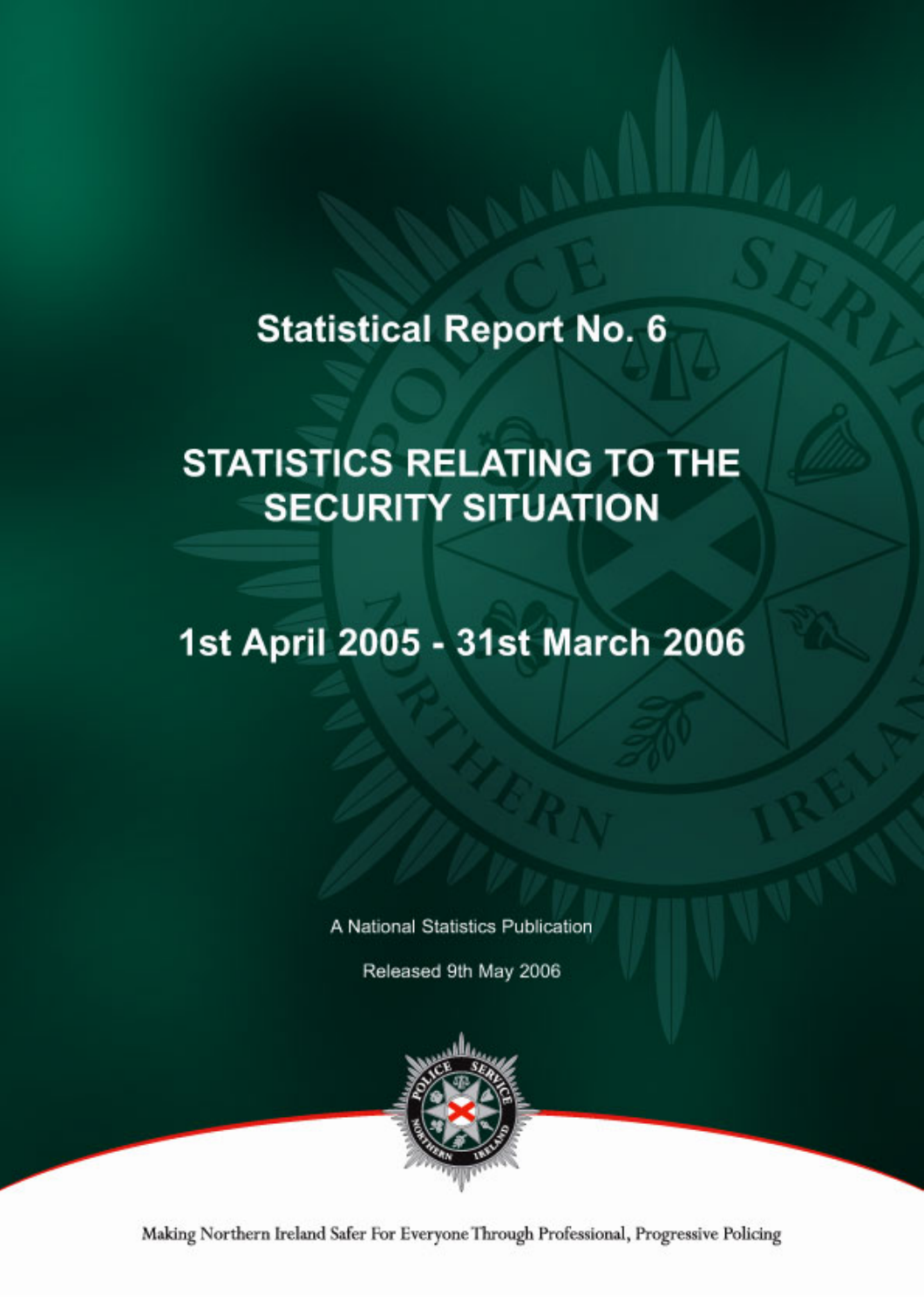# 6. Statistics Relating to the Security Situation

**Summary** 

| Figure 6.1 | Deaths Due to the Security Situation<br>1996/97 - 2005/06                             |
|------------|---------------------------------------------------------------------------------------|
| Table 6.2  | Deaths Due to the Security Situation<br>1996/97 - 2005/06                             |
| Figure 6.3 | Shooting and Bombing Incidents<br>1996/97 - 2005/06                                   |
| Table 6.4  | <b>Security-Related Incidents</b><br>1996/97 - 2005/06                                |
| Figure 6.5 | Casualties as a Result of Paramilitary-style<br>Shootings 1996/97 - 2005/06           |
| Figure 6.6 | Casualties as a Result of Paramilitary-style<br>Assaults 1996/97 - 2005/06            |
| Table 6.7  | Casualties as a Result of Paramilitary-style<br>Attacks 1996/97 - 2005/06             |
| Table 6.8  | Firearms, Ammunition and Explosives Finds<br>1996/97 - 2005/06                        |
| Table 6.9  | Persons Charged with Terrorist and Serious<br>Public Order Offences 1996/97 - 2005/06 |
| Table 6.10 | Parade Statistics 2005/06                                                             |

#### **A National Statistics Publication**

National Statistics are produced to high professional standards set out in the National Statistics Code of Practice. They undergo regular quality assurance reviews to ensure they meet customer needs. They are produced free from any political interference.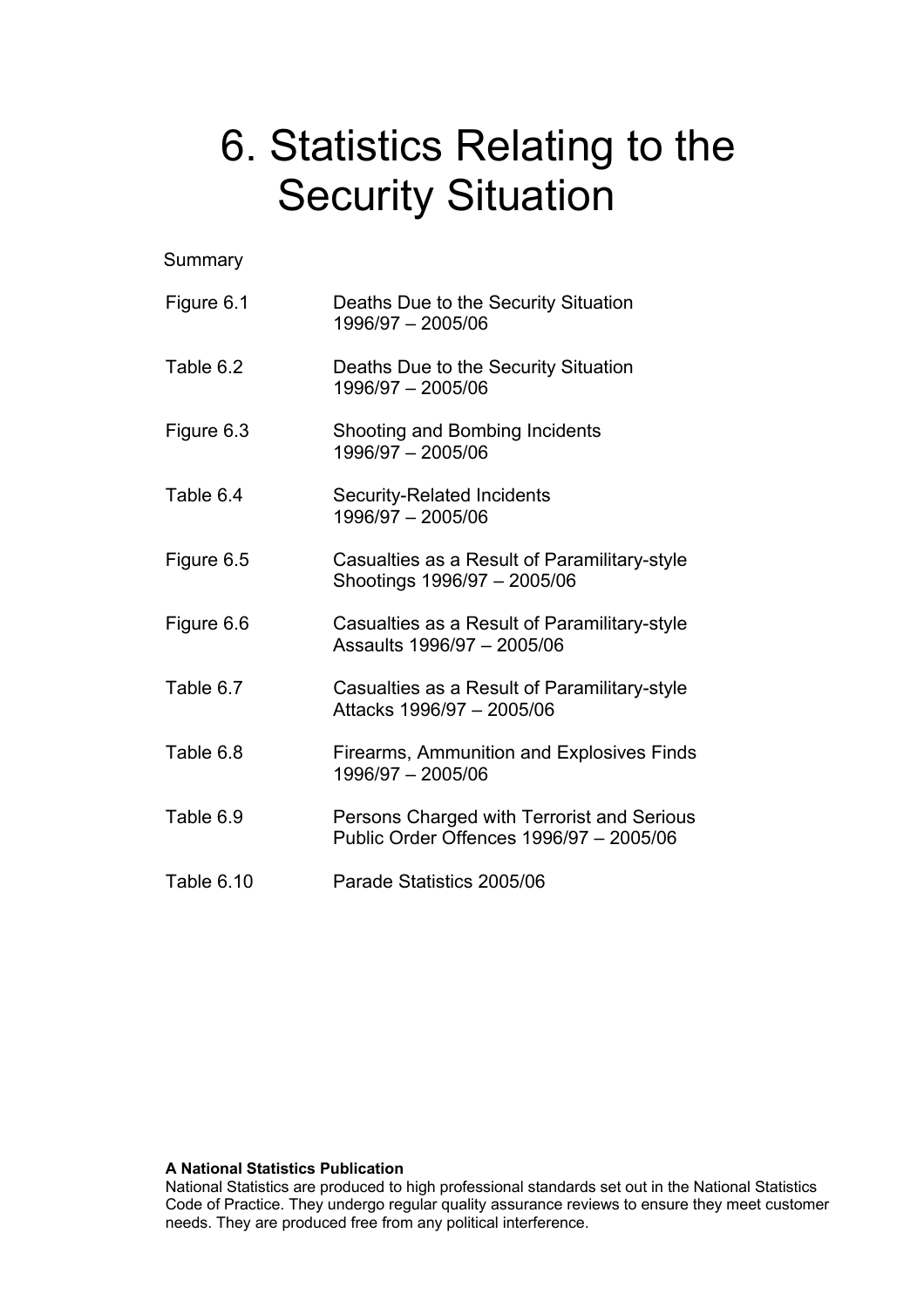# **6. Statistics Relating to the Security Situation**

# **Summary**

### **Deaths due to the Security Situation**

• During 2005/06 there were six security related deaths, two more than in the previous year.

### **Security-Related Incidents**

.

.

- The number of shooting incidents decreased by 6.6% from 167 in 2004/05 to 156 in 2005/06.
- There was a 68.8% increase in the number of bombing incidents over the same period (from 48 in 2004/05 to 81 in 2005/06).
- There was 1 incendiary incident during 2005/06. This was substantially lower than in the previous year (29 incidents).

## **Paramilitary-style Attacks**

- During 2005/06 there were 152 casualties as a result of paramilitary-style attacks (i.e. both shootings and assaults), 57 fewer than in the previous year.
- Paramilitary-style **shootings** accounted for 76 casualties, 70 (92.1%) of which were attributed to loyalists and 6 (7.9%) to republicans.
- Paramilitary-style **assaults** accounted for the remaining 76 victims with three-quarters of such casualties attributed to loyalists and one quarter attributed to republicans.
- In comparison with the previous year, the number of casualties of paramilitary-style shootings decreased by 17 (18.3%) and the number of casualties of paramilitary-style assaults decreased by 40 (34.5%).

## **Firearms, Ammunition and Explosives Finds**

• There were 365 firearms and 112,748 rounds of ammunition found during 2005/06. In addition, 35.0kg of explosives were recovered during the year.

#### **Persons Charged with Terrorist and Serious Public Order Offences**

• A total of 322 persons were charged with such offences during 2005/06 compared with 242 during 2004/05.

#### **Parade Statistics**

- In total, there were 2,970 parades during 2005/06. Loyalist parades accounted for 2,336 (78.7%) of these while nationalist parades accounted for 123 (4.1%).
- Forty-two parades (1.4%) were re-routed during the year and conditions were imposed on a further 99 (3.3%).
- There were 32 parades (1.1%) at which disorder occurred.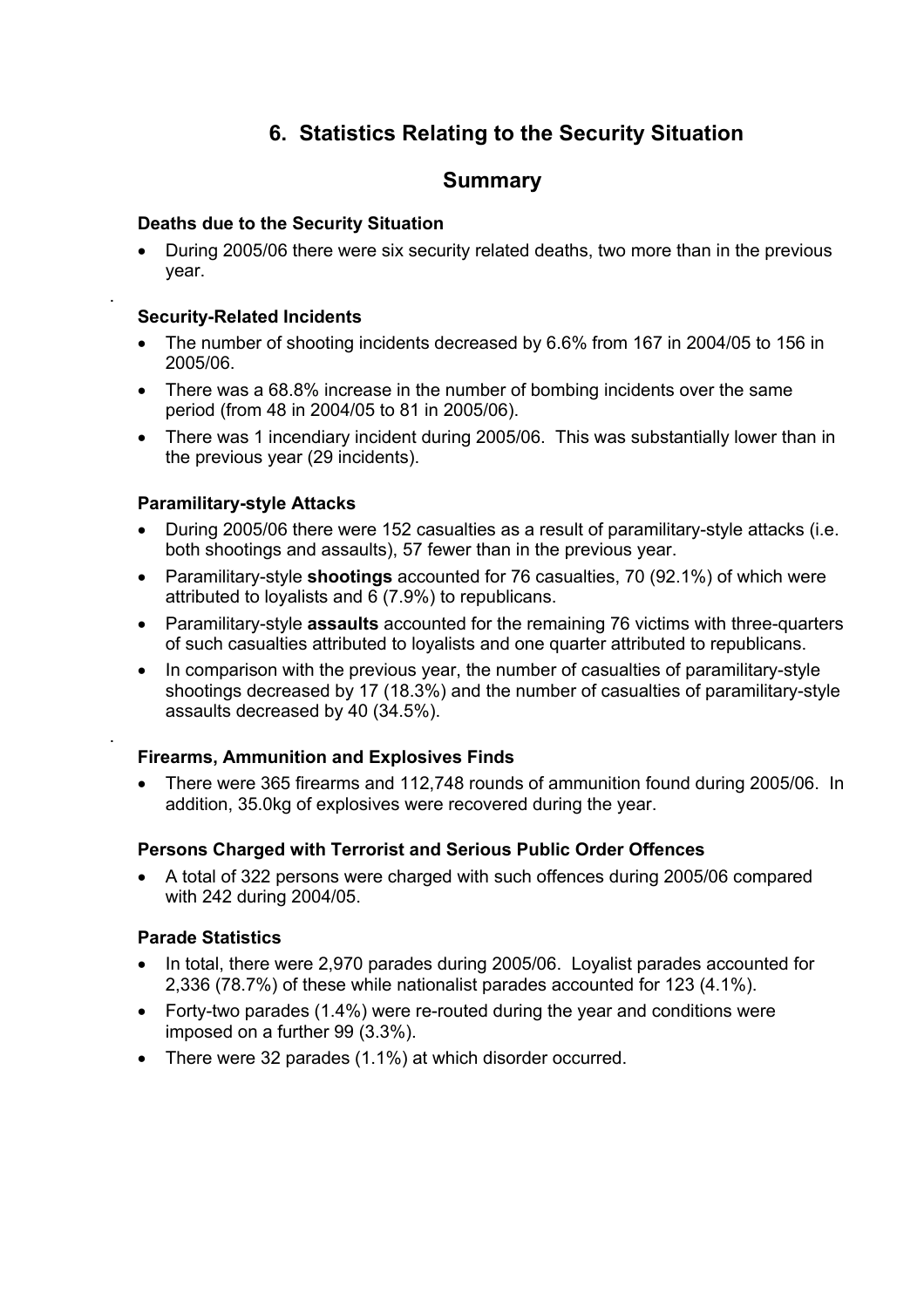

 **Figure 6.1: Deaths Due to the Security Situation 1996/97 – 2005/06**

|         |               | <b>Police</b>  |      |                      |                 |               |
|---------|---------------|----------------|------|----------------------|-----------------|---------------|
|         | <b>Police</b> | <b>Reserve</b> | Army | UDR/RIR <sup>1</sup> | <b>Civilian</b> | <b>Totals</b> |
| 1996/97 |               |                | 2    |                      | 12              | 14            |
| 1997/98 | 3             |                |      | 0                    | 29              | 33            |
| 1998/99 |               |                |      |                      | 42              | 44            |
| 1999/00 | 0             |                |      | 0                    |                 |               |
| 2000/01 |               |                |      |                      | 18              | 18            |
| 2001/02 | 0             |                |      | $\Omega$             | 17              | 17            |
| 2002/03 |               |                |      |                      | 15              | 15            |
| 2003/04 | 0             |                |      | $\Omega$             |                 |               |
| 2004/05 |               |                |      |                      | Δ               |               |
| 2005/06 |               |                |      |                      | 6               |               |

 **Table 6.2: Deaths Due to the Security Situation 1996/97 – 2005/06**

 $1$  Figures include Royal Irish Regiment (Home Service Battalions).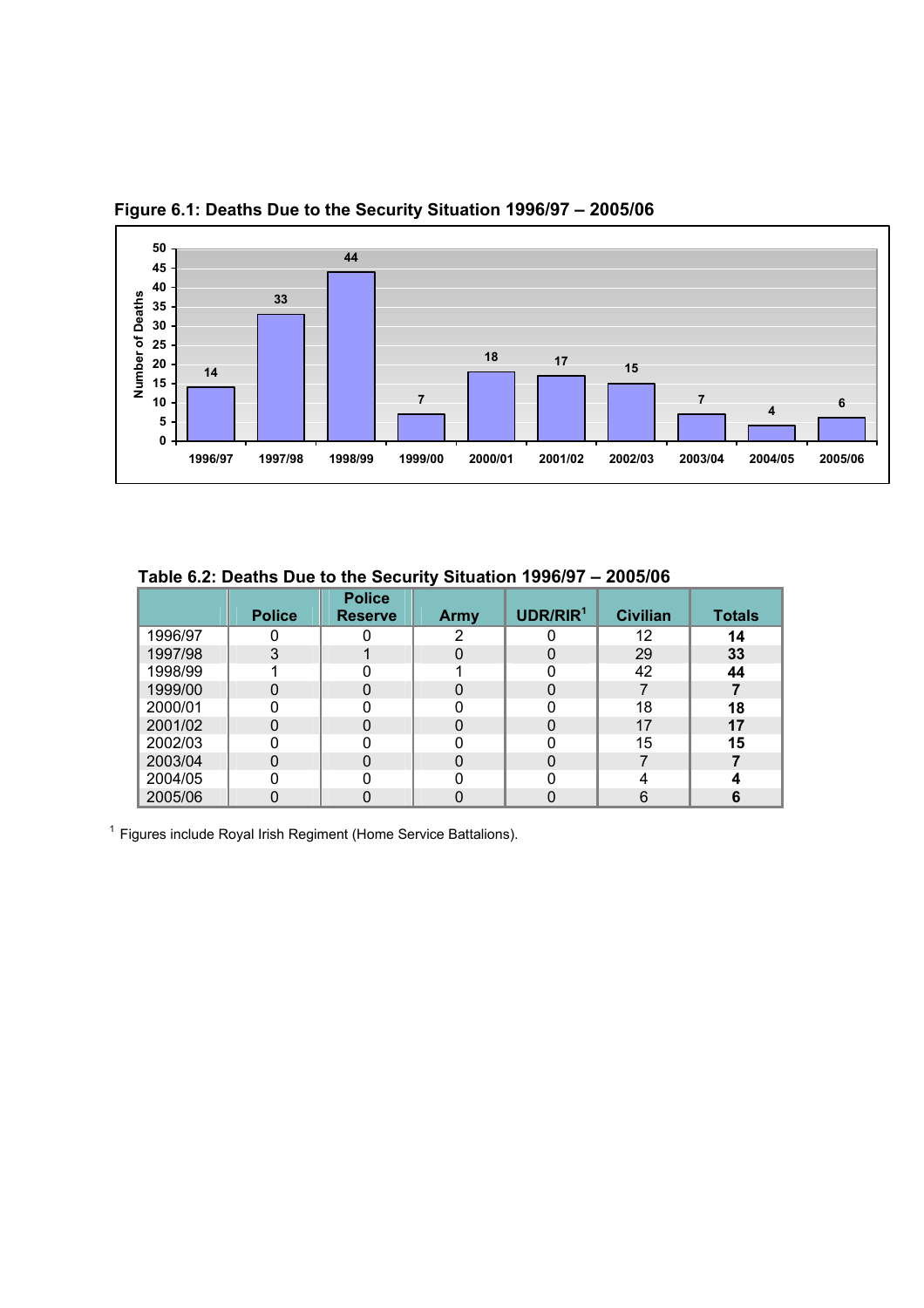

#### **Figure 6.3: Shooting and Bombing Incidents 1996/97 – 2005/06**

| Table bit. Occarity-incluica including Tooolor |                        |                  |                              |                           |                     |
|------------------------------------------------|------------------------|------------------|------------------------------|---------------------------|---------------------|
|                                                | <b>Shooting</b>        |                  | <b>Bombings</b> <sup>2</sup> | Incendiaries <sup>3</sup> |                     |
|                                                | Incidents <sup>1</sup> | <b>Incidents</b> | <b>Devices Used</b>          | <b>Incidents</b>          | <b>Devices Used</b> |
| 1996/97                                        | 140                    | 50               | 65                           |                           |                     |
| 1997/98                                        | 245                    | 73               | 91                           | 6                         | 6                   |
| 1998/99                                        | 187                    | 123              | 229                          | 20                        | 20                  |
| 1999/00                                        | 131                    | 66               | 86                           | 5                         | 5                   |
| 2000/01                                        | 331                    | 177              | 206                          |                           | 22                  |
| 2001/02                                        | 358                    | 318              | 407                          | 5                         | 6                   |
| 2002/03                                        | 348                    | 178              | 226                          |                           | 8                   |
| 2003/04                                        | 207                    | 71               | 80                           | 3                         | 3                   |
| 2004/05                                        | 167                    | 48               | 51                           | 29                        | 36                  |
| 2005/06                                        | 156                    | 81               | 103                          |                           |                     |

#### **Table 6.4: Security-Related Incidents 1996/97 – 2005/06**

 $1$  The following types of shooting incidents are included:

- Shots fired by terrorists
- Shots fired by the security forces
- Paramilitary-style attacks involving shootings
- Shots heard (and later confirmed)
- Other violent incidents where shots are fired (eg armed robbery)

 $2$  An individual bombing incident may involve one or more explosive devices. Incidents recorded include explosions and defusings (devices used). Incidents involving hoax devices, petrol bombings or incendiaries are excluded.

 $3$  Incidents recorded include explosions and defusings (devices used).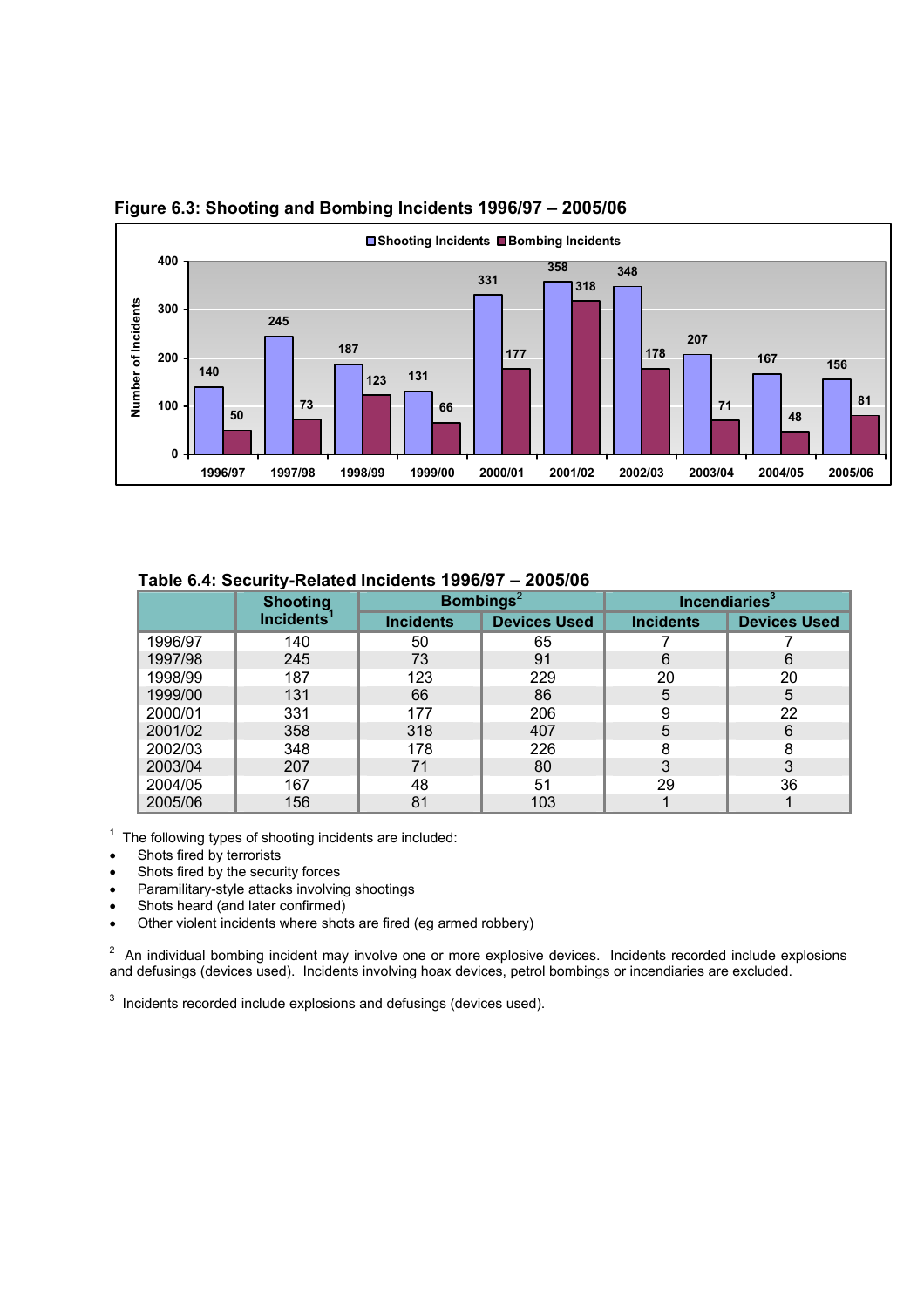

 **Figure 6.5: Casualties as a Result of Paramilitary-style Shootings 1996/97 – 2005/06** 

 **Figure 6.6: Casualties as a Result of Paramilitary-style Assaults 1996/97 – 2005/06** 



**Table 6.7: Casualties as a Result of Paramilitary-style Attacks 1996/97 – 2005/06**

|         | <b>Shootings</b> |                                        | <b>Assaults</b>                                 |       |                                               | <b>Total</b>                                    |                                                  |
|---------|------------------|----------------------------------------|-------------------------------------------------|-------|-----------------------------------------------|-------------------------------------------------|--------------------------------------------------|
|         | <b>Total</b>     | By<br><b>Loyalist</b><br><b>Groups</b> | <b>By</b><br><b>Republican</b><br><b>Groups</b> | Total | <b>By</b><br><b>Loyalist</b><br><b>Groups</b> | <b>By</b><br><b>Republican</b><br><b>Groups</b> | <b>Casualties</b><br>(Shootings<br>and Assaults) |
| 1996/97 | 41               | 37                                     | 4                                               | 291   | 125                                           | 166                                             | 332                                              |
| 1997/98 | 73               | 33                                     | 40                                              | 125   | 70                                            | 55                                              | 198                                              |
| 1998/99 | 73               | 40                                     | 33                                              | 172   | 112                                           | 60                                              | 245                                              |
| 1999/00 | 75               | 53                                     | 22                                              | 103   | 70                                            | 33                                              | 178                                              |
| 2000/01 | 162              | 99                                     | 63                                              | 161   | 89                                            | 72                                              | 323                                              |
| 2001/02 | 190              | 124                                    | 66                                              | 112   | 76                                            | 36                                              | 302                                              |
| 2002/03 | 165              | 110                                    | 55                                              | 144   | 94                                            | 50                                              | 309                                              |
| 2003/04 | 149              | 102                                    | 47                                              | 149   | 101                                           | 48                                              | 298                                              |
| 2004/05 | 93               | 76                                     | 17                                              | 116   | 71                                            | 45                                              | 209                                              |
| 2005/06 | 76               | 70                                     | 6                                               | 76    | 57                                            | 19                                              | 152                                              |